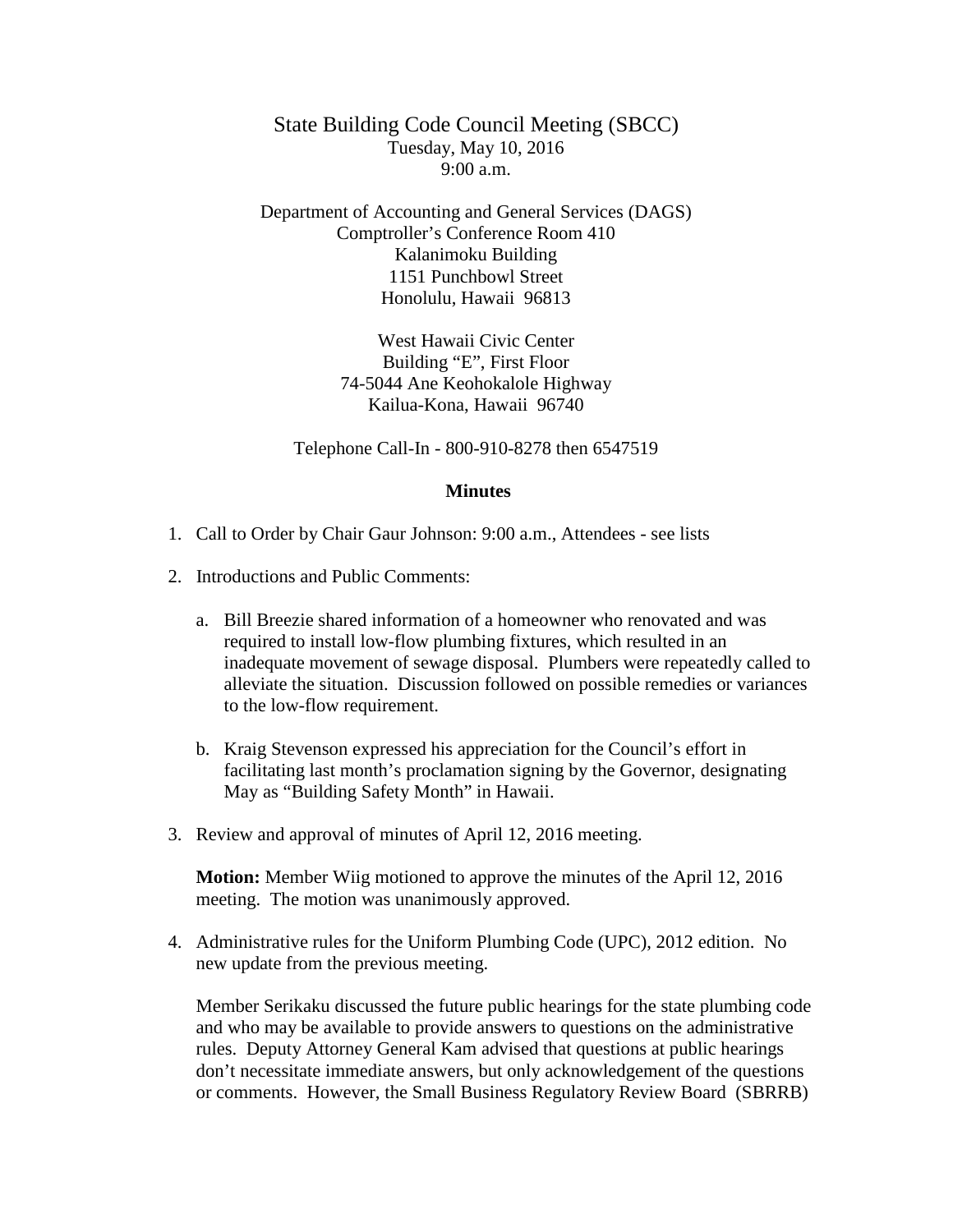hearing will need to provide answers to any questions raised for board approval. It was noted that as the Subcommittee of Building Officials were the initiators of the state plumbing code amendments and they should attend the SBRRB hearing.

- 5. Administrative rules for the National Electrical Code (NEC), 2014 edition. No new update. Awaiting Governor's approval to hold public hearing.
- 6. Approval of the Structural and Non-Structural Provisions amendment package for the 2012 International Building Code (IBC).
	- a. Chair Johnson has completed the final draft and will be sending it to the other members. The Structural Engineers Association of Hawaii is trying to align similarities from the IBC with the International Residential Code (IRC) 2012 edition. No draft of these revisions have been finalized.
	- b. Chair Johnson received an inquiry from the Hawaii building industry magazine requesting information on the status updates to the Hawaii state building codes. He will provide the requested information.
- 7. The 2015 International Energy Conservation Code (IECC), 2012 UPC and 2014 NEC public hearings. No new update. Awaiting Governor's approval to hold IECC public hearing. See above item 4 for status updates to the UPC and item 5 for the NEC.
- 8. Discussion of Future Administration Support –Chair Johnson reported that after the Governor's proclamation signing for Building Safety Month, Hawaii Hurricane Relief Fund (HHRF) Board Chair, Mike Hamnett and former SBCC member Gary Chock discussed with the Governor and his Chief of Staff about using HHRF to fund adoption expenses for the IBC and IRC. They were open to further discussions at the conclusion of the legislative session.
- 9. Discussion of 2016 Legislation.

HB 2051, the SBCC appropriation bill did not pass conference committee.

Former Chair Bratakos provided comments regarding the past and current nonsupport of the Governor, the Department of Accounting and General Services and the Legislature. Considerable time and effort has been spent by the SBCC on administrative functions, including funding issues and options, budget proposals, meeting minutes/agendas, staff position descriptions, various legislative bills and testimonies. The SBCC discussed future options. The SBCC agreed to consider and plan its future efforts and actions, to focus on its primary mission to make amendments to the latest editions of national codes and standards.

10. Updates from the investigative committees: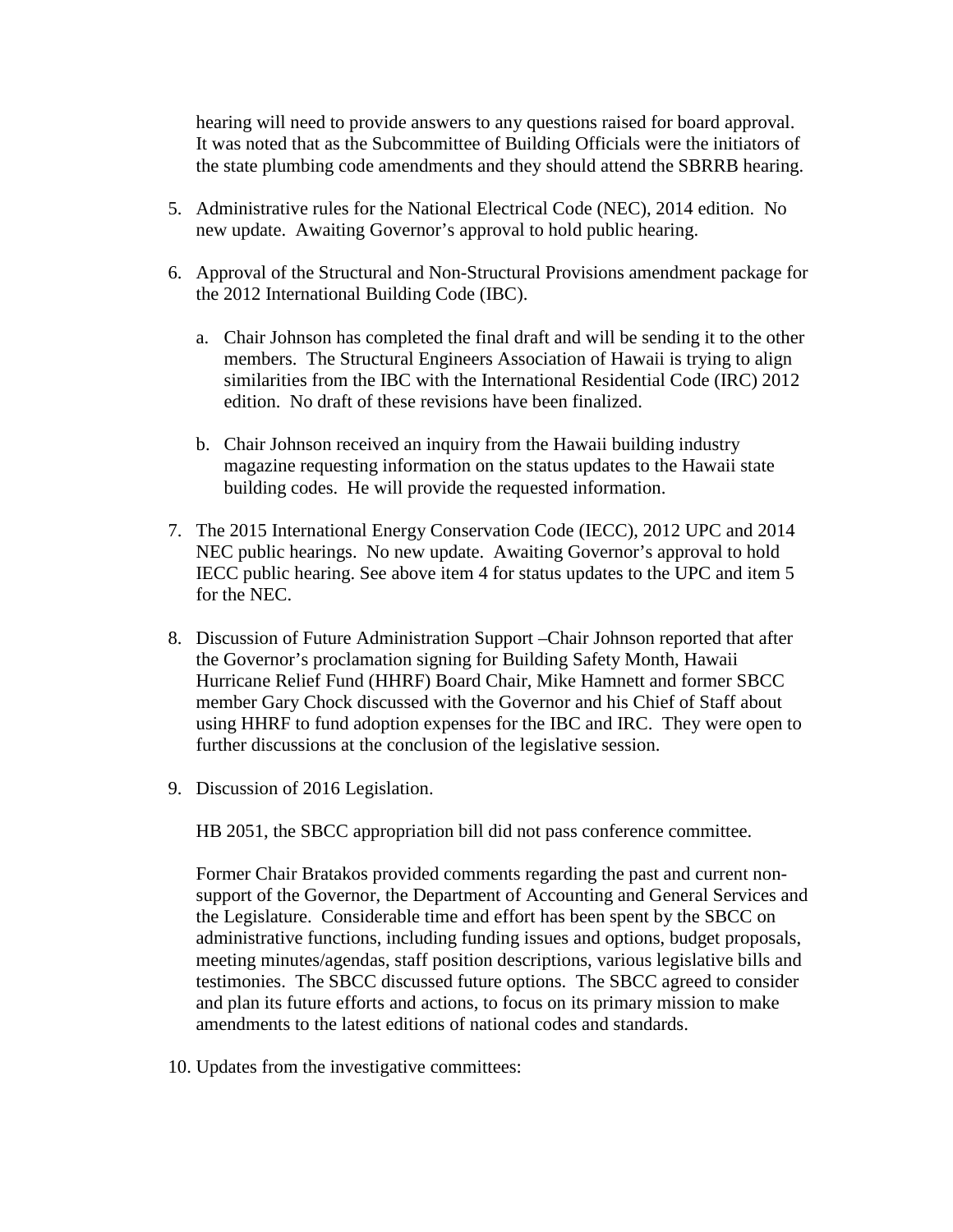- a. Investigative committee for structural provisions for the 2012 IBC and IRC, Gaur Johnson – See item 6 above for updates to the IBC and IRC.
- b. Investigative committee for the 2012 IBC  $&$  IRC, James Reinhardt No update.
- c. Investigative committee for the IECC. Member Wiig provided information on future IECC webinars scheduled for May 23-26, 2016.
- d. Investigative committee for the UPC. See item 4 above.
- e. Investigative committee for the Mechanical Code. No update or volunteers to chair this committee.
- f. Investigative committee for the Green Code. No update.
- g. Investigative committee for the State Fire Code.
	- Socrates Bratakos informed that the committee is about half-way through its review of the National Fire Protection Association 1 Fire Code, 2015 edition. The review includes road access, water supply, agricultural buildings, in-fill residences, photovoltaic and battery storage installations, wildland urban interface properties, lunch wagons, fire alarm systems, elevators, fireworks, and crowd control.

Investigative committee for the NEC. See item 5 above.

- h. Investigative committee on communication and training, Howard Wiig. Member Wiig attended the 2018 edition IECC code development meeting in Louisville, Kentucky.
- i. Investigative committee for SBCC membership with the International Code Council, John Cheung – Chair Gaur resent to DAGS requesting approval of a letter from the SBCC to the International Code Council (ICC) requesting that he be recognized as the SBCC primary contact for the purposes of establishing governmental membership responsibilities and access. He was advised that DAGS does not need to approve letters from attached agencies. The request will be re-sent to see if there are any objections.
- 11. Update on county and state adoption of building codes

Kauai County Council passed final reading on the ordinance for their county fire code. Mayor's approval is pending.

12. Discussion of possible agenda item(s) for next Council meeting.

There was a discussion on the county approval process for alternative materials and methods. It will be added as an agenda item for the next meeting.

Chair Gaur directed each investigative committee to forward a report on its annual progress. He will compile and submit as part of the SBCC annual report to the Legislature.

## 13. Announcements

An energy meeting will follow the end of the SBCC meeting.